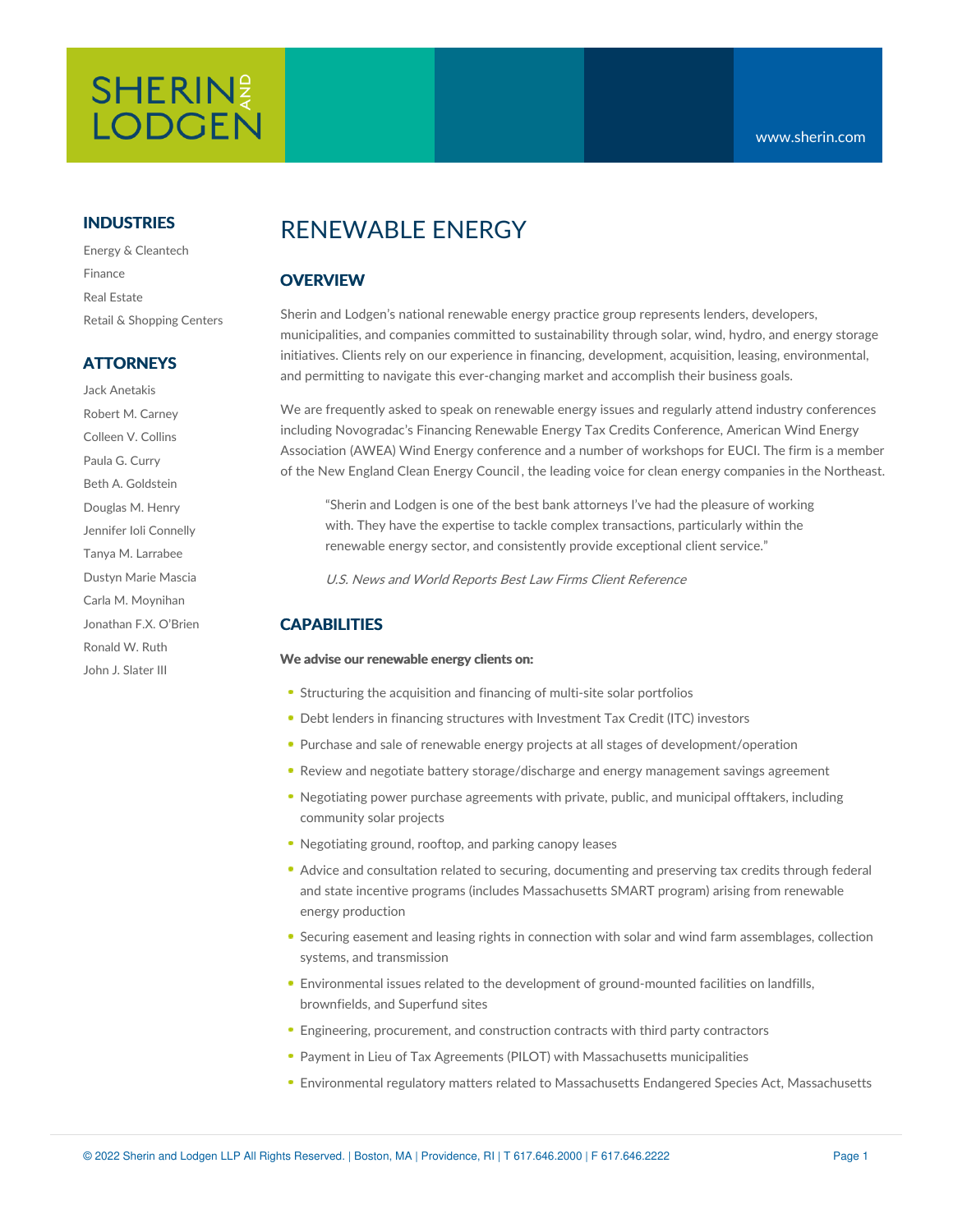

Chapter 91 (tidelands), and Massachusetts Environmental Policy Act and other marine mammal protection regulations impacting renewable energy development

### **EXPERIENCE**

- Renewable Power Group of Goldman Sachs Asset Management, L.P. as local counsel in the acquisition of a portfolio of 17 operating solar sites, totaling 23.5 MW, across Massachusetts. Sherin's role included coordination and review of all due diligence, including title, survey, tax agreements, leasing, title, and real estate evaluation, and state solar incentives
- **Senior lender, The Provident Bank, in the financing to Canton Hydro LLC for the construction,** rehabilitation, operation and maintenance of the Upper Collinsville Dam, a hydroelectric dam located on the Farmington River in Canton, Connecticut.
- Lender Wellesley Bank in the development of three solar facilities in Massachusetts. The facilities include a 385 kWh rooftop-mounted facility in Canton, MA, a 340 kWh ground-mounted facility in Uxbridge, MA, and a 480 kWh rooftop-mounted facility in Plymouth, MA.
- Energy storage company in negotiating engineering, procurement, and construction (EPC) contracts and power purchase agreements (PPAs).
- Lender in connection with a partnership flip permanent financing arrangement for the acquisition of the development rights and construction of a 28 MW (DC) ground-mounted solar project in Jenkins County, Georgia.
- Industrial focused Real Estate Investment Trust in developing a solar leasing program for its properties across the United States.
- Lender in the financing for a portfolio of 12 solar facilities. The deal involved a back leveraged loan of \$7.6 million for permanent financing of the projects, which will produce approximately 6 MW (AC) throughout various municipalities, school districts and ski resorts in Vermont. The project sites benefit from Vermont's "Feed in Tariff" program, which allows the operators to accrue credit on their utility bills from the electricity generated from the solar facilities.
- Wind developers on numerous projects throughout the U.S. on permitting, leasing, turbine supply, power purchase, and O&M agreements.
- Lender in their first commercial solar financing. The transaction included take out financing of \$7.3 million for the construction of a 2.7 MW (DC) rooftop solar array on a building in downtown Boston, MA. The capital stake included a tax credit investor in a partnership flip structured transaction.
- Solar developer in a ground lease of 211 acres of unincorporated land in California to solar development.
- Manufacturer in negotiation of energy services agreements to assist with demand response and reduction in energy costs.
- First Parish Church in Bedford, MA in an appeal the Town of Bedford's Historical District Commission decision denying a Certificate of Appropriateness for the installation of solar panels on the roof of First Parish's historic Meetinghouse. The S&L team was victorious on Summary Judgment in Middlesex Superior Court, which found the Historic District Commission's decision was facially deficient and ordered the Commission to grant First Parish a certificate of appropriateness to allow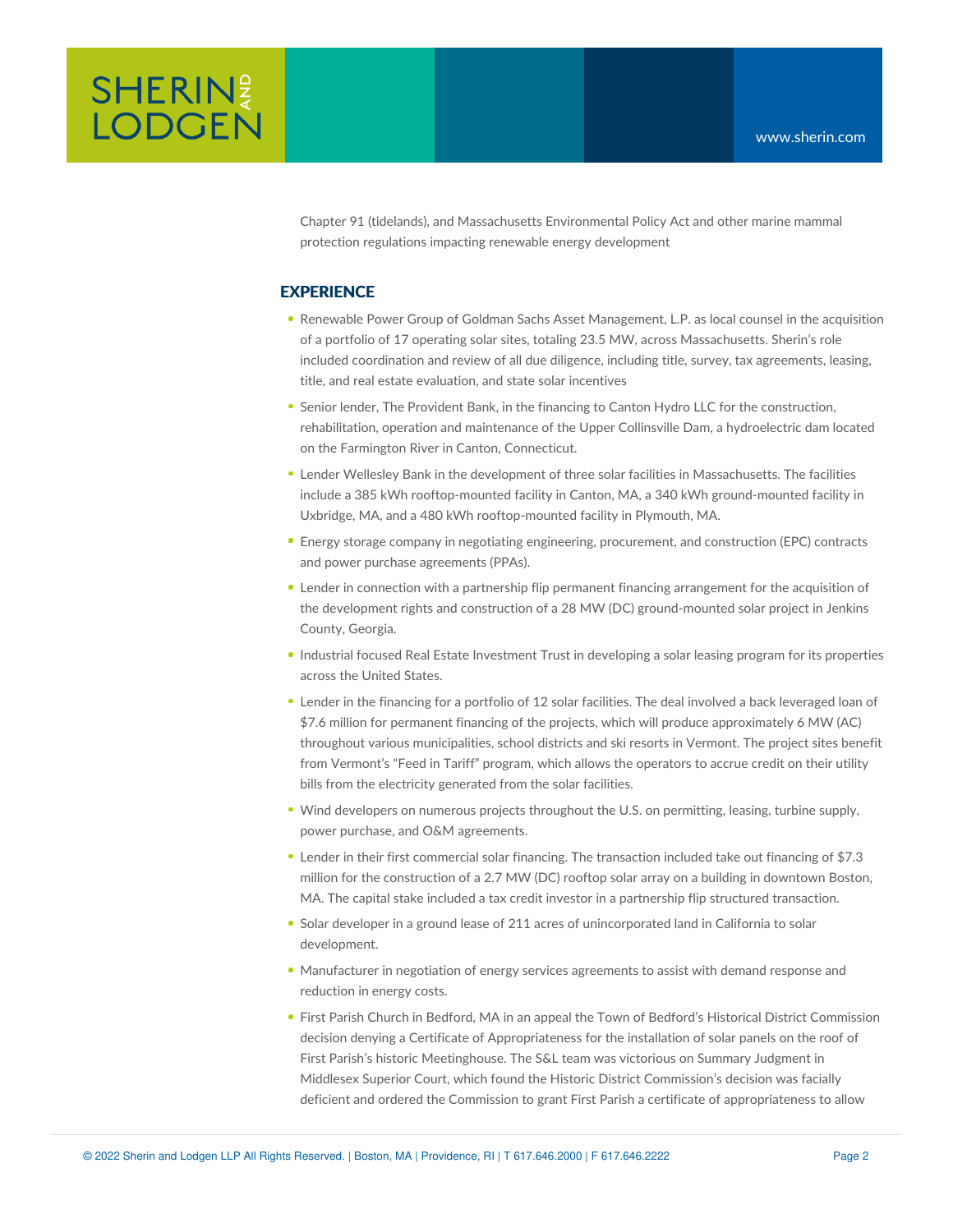

the solar panel project to move forward.

- Lender as local counsel in connection with a construction term loan to a developer for four groundmounted facilities on former Superfund sites in Rhode Island.
- Lender in \$14 million back leveraged financing structure for three ground-mounted solar facilities on landfills in Massachusetts. The facilities will produce 6.9 MW (DC) of energy.
- Lender in \$10 million construction and term loan for construction of a 3.6 MW (DC) and 4.4 MW (AC) solar array.
- **Boston area university in negotiating engineering and constructions agreements for a 40 MW** combined heat and power plant.
- Lender in \$20.5 million construction to term loan with back leveraged financing structure for three ground-mounted solar facilities on landfills in Massachusetts. The facilities will produce 13.7 MW (DC) of energy.
- Lender in construction and permanent financing for seven solar facilities in Massachusetts that will provide 19 MW (DC) of energy. The financing involved a master debt facility of up to \$24 million.
- Lender in bridge, construction to term, and permanent financing of both operating and to be constructed Solar PV Installations. Also as lender and tax equity investor in a twinned Solar Investment and New Market Tax Credit Transactions.
- Lender in permanent financing for 11 ground-mounted solar facilities in Georgia totaling 15 MW in a partnership flip structure with a tax equity investor.
- Lender in the development of a virtually net metered 3.106 MW solar project located in Halifax, Mass. The deal involved Boston Private's \$6.8 million loan for project development. The electricity generated by the project will be sold to the City of Brockton under a power purchase agreement with investor and owner NuGen Capital.
- Developer in the purchase, installation and financing of solar array in Hyde Park, MA, Boston's largest roof-mounted solar project at the time.
- Developer as borrower in a \$50 million project finance facility for acquisition and development of wind farm assets.
- Developer in negotiating wind leases for greenfield sites located in Massachusetts, Maryland, New York, and California.
- Developer as buyer for the purchase of a 44 MW operating wind farm and associated electrical infrastructure in the Altamont Pass area of California.
- Developer as buyer for the purchase of 52 MW of operating wind farm assets in Palm Springs, CA.
- Developer as seller for the sale of a wind farm in Palm Springs, CA.
- Developer in preparing bid documents for responses to the California Renewable Auction Mechanism for sale of renewable energy.
- Developer in negotiating construction services, procurement, engineering, balance of plant, and operations and maintenance agreements for a wind farm in the San Gorgonio area of California.
- Wind OEM in negotiating turbine supply agreements with customers, including turn-key projects.